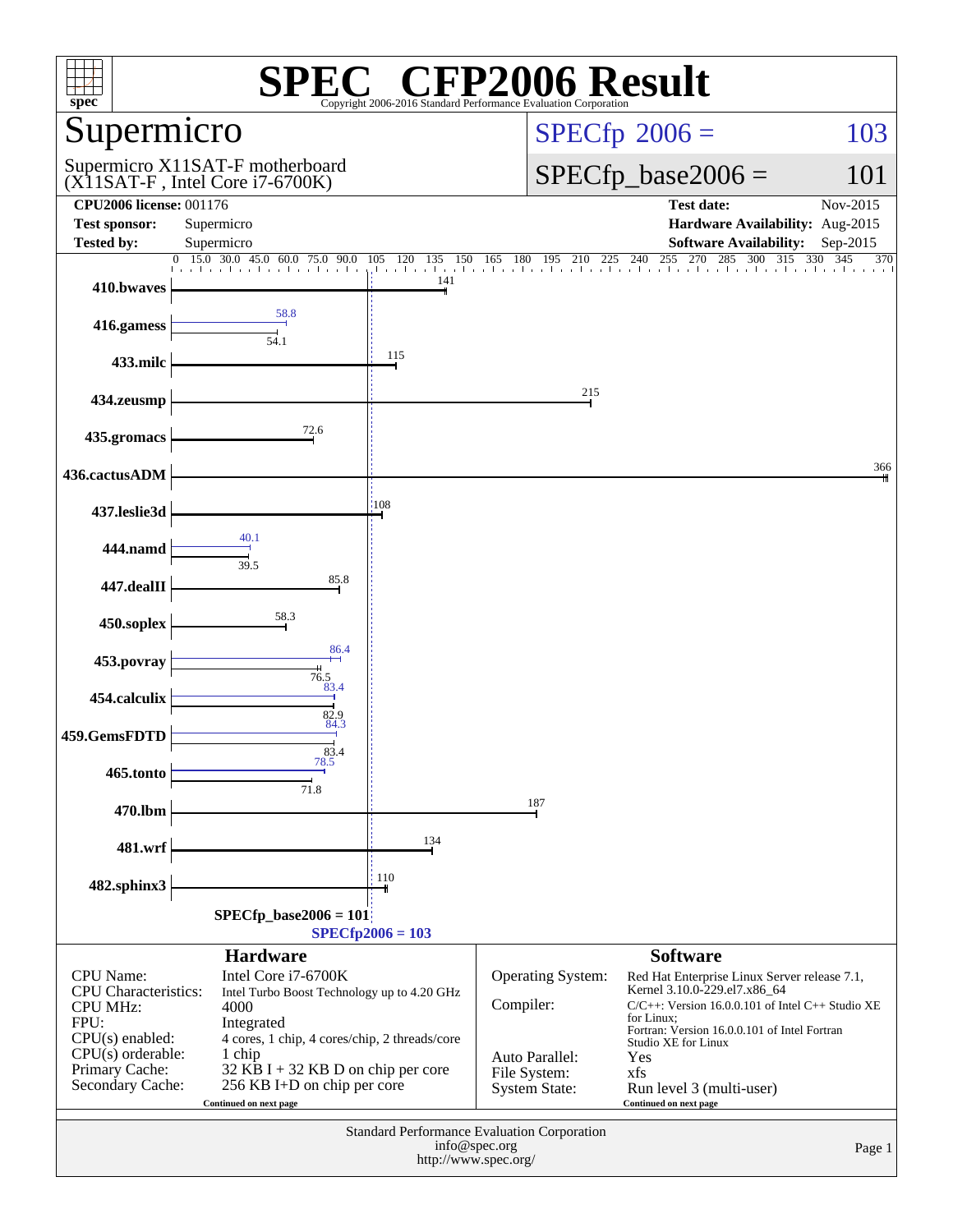

# Supermicro

(X11SAT-F , Intel Core i7-6700K) Supermicro X11SAT-F motherboard

### $SPECfp2006 = 103$  $SPECfp2006 = 103$

### $SPECfp\_base2006 = 101$

| <b>CPU2006 license: 001176</b> |                                   |                                 | <b>Test date:</b><br>Nov-2015               |  |  |  |
|--------------------------------|-----------------------------------|---------------------------------|---------------------------------------------|--|--|--|
| <b>Test sponsor:</b>           | Supermicro                        | Hardware Availability: Aug-2015 |                                             |  |  |  |
| <b>Tested by:</b>              | Supermicro                        |                                 | <b>Software Availability:</b><br>$Sep-2015$ |  |  |  |
| L3 Cache:                      | 8 MB I+D on chip per chip         | <b>Base Pointers:</b>           | $64$ -bit                                   |  |  |  |
| Other Cache:                   | None                              | Peak Pointers:                  | $32/64$ -bit                                |  |  |  |
| Memory:                        | 32 GB (4 x 8 GB 2Rx8 PC4-2133P-E) | Other Software:                 | None                                        |  |  |  |
| Disk Subsystem:                | $1 \times 200$ GB SATA III SSD    |                                 |                                             |  |  |  |
| <b>Other Hardware:</b>         | None                              |                                 |                                             |  |  |  |

**[Results Table](http://www.spec.org/auto/cpu2006/Docs/result-fields.html#ResultsTable)**

| Results Tadie    |                                                                                                          |       |                |       |                |             |                |              |                |              |                |              |
|------------------|----------------------------------------------------------------------------------------------------------|-------|----------------|-------|----------------|-------------|----------------|--------------|----------------|--------------|----------------|--------------|
|                  | <b>Base</b>                                                                                              |       |                |       |                | <b>Peak</b> |                |              |                |              |                |              |
| <b>Benchmark</b> | <b>Seconds</b>                                                                                           | Ratio | <b>Seconds</b> | Ratio | <b>Seconds</b> | Ratio       | <b>Seconds</b> | <b>Ratio</b> | <b>Seconds</b> | <b>Ratio</b> | <b>Seconds</b> | <b>Ratio</b> |
| 410.bwayes       | 97.0                                                                                                     | 140   | 96.5           | 141   | 96.4           | 141         | 97.0           | 140          | 96.5           | 141          | 96.4           | 141          |
| 416.gamess       | 362                                                                                                      | 54.1  | 362            | 54.1  | 362            | 54.0        | <u>333</u>     | 58.8         | 333            | 58.8         | 333            | 58.8         |
| 433.milc         | 79.9                                                                                                     | 115   | 79.8           | 115   | 79.7           | 115         | 79.9           | 115          | 79.8           | 115          | 79.7           | 115          |
| 434.zeusmp       | 42.3                                                                                                     | 215   | 42.4           | 215   | 42.3           | 215         | 42.3           | 215          | 42.4           | 215          | 42.3           | 215          |
| 435.gromacs      | 98.2                                                                                                     | 72.7  | 98.3           | 72.6  | 98.5           | 72.5        | 98.2           | 72.7         | 98.3           | 72.6         | 98.5           | 72.5         |
| 436.cactusADM    | 32.7                                                                                                     | 365   | 32.6           | 366   | 32.6           | 367         | 32.7           | 365          | 32.6           | 366          | 32.6           | 367          |
| 437.leslie3d     | 87.2                                                                                                     | 108   | 87.1           | 108   | 87.0           | 108         | 87.2           | 108          | 87.1           | 108          | 87.0           | 108          |
| 444.namd         | 203                                                                                                      | 39.5  | 203            | 39.5  | 204            | 39.3        | 200            | 40.1         | 200            | 40.2         | 200            | 40.1         |
| 447.dealII       | 134                                                                                                      | 85.7  | 133            | 86.0  | 133            | 85.8        | 134            | 85.7         | 133            | 86.0         | 133            | 85.8         |
| $450$ .soplex    | 143                                                                                                      | 58.2  | 142            | 58.7  | 143            | 58.3        | 143            | 58.2         | 142            | 58.7         | 143            | 58.3         |
| 453.povray       | 69.6                                                                                                     | 76.5  | 69.4           | 76.6  | 71.2           | 74.8        | 61.6           | 86.4         | 65.2           | 81.6         | 61.6           | 86.4         |
| 454.calculix     | 99.4                                                                                                     | 83.0  | 99.5           | 82.9  | 99.6           | 82.8        | 99.0           | 83.3         | 98.5           | 83.8         | 99.0           | 83.4         |
| 459.GemsFDTD     | 127                                                                                                      | 83.4  | 127            | 83.4  | 127            | 83.4        | 126            | 84.3         | 126            | 84.3         | 126            | 84.3         |
| $465$ .tonto     | 137                                                                                                      | 72.0  | 137            | 71.8  | 137            | 71.8        | 126            | 78.1         | 125            | 78.5         | 125            | 78.6         |
| 470.1bm          | 73.4                                                                                                     | 187   | 73.4           | 187   | 73.4           | 187         | 73.4           | 187          | 73.4           | 187          | 73.4           | 187          |
| 481.wrf          | 83.6                                                                                                     | 134   | 83.5           | 134   | 83.7           | 133         | 83.6           | <u>134</u>   | 83.5           | 134          | 83.7           | 133          |
| 482.sphinx3      | 178                                                                                                      | 110   | 176            | 111   | 178            | 110         | 178            | 110          | 176            | 111          | 178            | 110          |
|                  | Results appear in the order in which they were run. Bold underlined text indicates a median measurement. |       |                |       |                |             |                |              |                |              |                |              |

#### **[Operating System Notes](http://www.spec.org/auto/cpu2006/Docs/result-fields.html#OperatingSystemNotes)**

Stack size set to unlimited using "ulimit -s unlimited"

#### **[Platform Notes](http://www.spec.org/auto/cpu2006/Docs/result-fields.html#PlatformNotes)**

 As tested, the system used a Supermicro CSE-732D4-903B chassis. The chassis is configured with a PWS-903-PQ power supply, 1 SNK-P0046A4 heatsink, as well as 1 FAN-0124L4 chassis fan. Sysinfo program /usr/cpu2006/config/sysinfo.rev6914 \$Rev: 6914 \$ \$Date:: 2014-06-25 #\$ e3fbb8667b5a285932ceab81e28219e1 running on X11SAT-01 Sat Nov 28 23:10:49 2015

 This section contains SUT (System Under Test) info as seen by some common utilities. To remove or add to this section, see: <http://www.spec.org/cpu2006/Docs/config.html#sysinfo> Continued on next page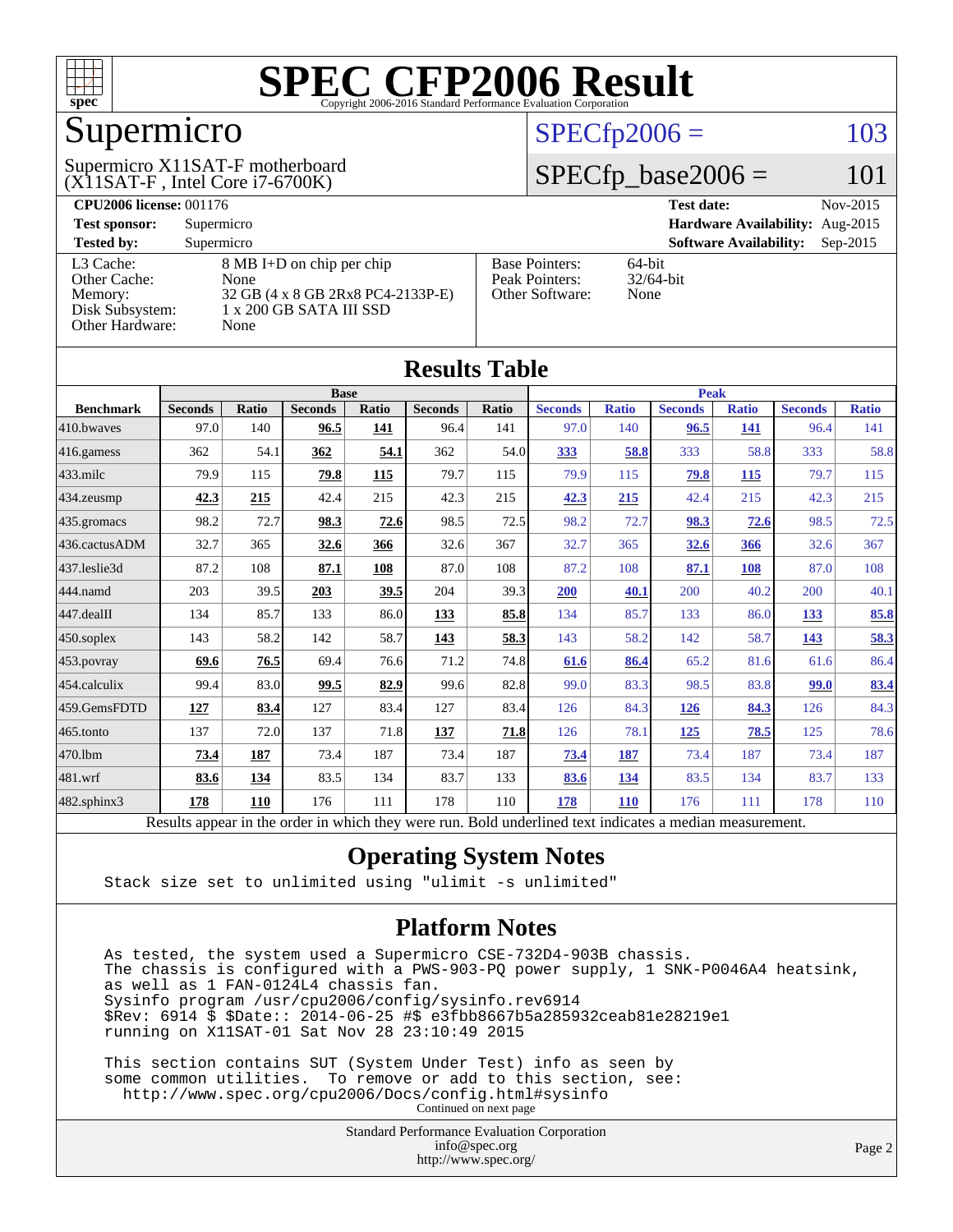

### Supermicro

 $SPECTp2006 = 103$ 

(X11SAT-F , Intel Core i7-6700K) Supermicro X11SAT-F motherboard  $SPECfp\_base2006 = 101$ 

**[CPU2006 license:](http://www.spec.org/auto/cpu2006/Docs/result-fields.html#CPU2006license)** 001176 **[Test date:](http://www.spec.org/auto/cpu2006/Docs/result-fields.html#Testdate)** Nov-2015 **[Test sponsor:](http://www.spec.org/auto/cpu2006/Docs/result-fields.html#Testsponsor)** Supermicro **[Hardware Availability:](http://www.spec.org/auto/cpu2006/Docs/result-fields.html#HardwareAvailability)** Aug-2015 **[Tested by:](http://www.spec.org/auto/cpu2006/Docs/result-fields.html#Testedby)** Supermicro **Supermicro [Software Availability:](http://www.spec.org/auto/cpu2006/Docs/result-fields.html#SoftwareAvailability)** Sep-2015

#### **[Platform Notes \(Continued\)](http://www.spec.org/auto/cpu2006/Docs/result-fields.html#PlatformNotes)**

Standard Performance Evaluation Corporation [info@spec.org](mailto:info@spec.org) From /proc/cpuinfo model name : Intel(R) Core(TM) i7-6700K CPU @ 4.00GHz 1 "physical id"s (chips) 8 "processors" cores, siblings (Caution: counting these is hw and system dependent. The following excerpts from /proc/cpuinfo might not be reliable. Use with caution.) cpu cores : 4 siblings : 8 physical 0: cores 0 1 2 3 cache size : 8192 KB From /proc/meminfo<br>MemTotal: 32762936 kB HugePages\_Total: 0<br>Hugepagesize: 2048 kB Hugepagesize: From /etc/\*release\* /etc/\*version\* os-release: NAME="Red Hat Enterprise Linux Server" VERSION="7.1 (Maipo)" ID="rhel" ID\_LIKE="fedora" VERSION\_ID="7.1" PRETTY\_NAME="Red Hat Enterprise Linux Server 7.1 (Maipo)" ANSI\_COLOR="0;31" CPE\_NAME="cpe:/o:redhat:enterprise\_linux:7.1:GA:server" redhat-release: Red Hat Enterprise Linux Server release 7.1 (Maipo) system-release: Red Hat Enterprise Linux Server release 7.1 (Maipo) system-release-cpe: cpe:/o:redhat:enterprise\_linux:7.1:ga:server uname -a: Linux X11SAT-01 3.10.0-229.el7.x86\_64 #1 SMP Thu Jan 29 18:37:38 EST 2015 x86\_64 x86\_64 x86\_64 GNU/Linux run-level 3 Nov 28 23:09 SPEC is set to: /usr/cpu2006 Filesystem Type Size Used Avail Use% Mounted on<br>  $\frac{1}{2}$  /dev/sda2 xfs 183G 6.8G 176G 4% / Additional information from dmidecode: Warning: Use caution when you interpret this section. The 'dmidecode' program reads system data which is "intended to allow hardware to be accurately determined", but the intent may not be met, as there are frequent changes to hardware, firmware, and the "DMTF SMBIOS" standard. BIOS American Megatrends Inc. 1.0 11/23/2015 Memory: 4x Micron 18ASF1G72AZ-2G1A1 8 GB 2 rank 2133 MHz Continued on next page

<http://www.spec.org/>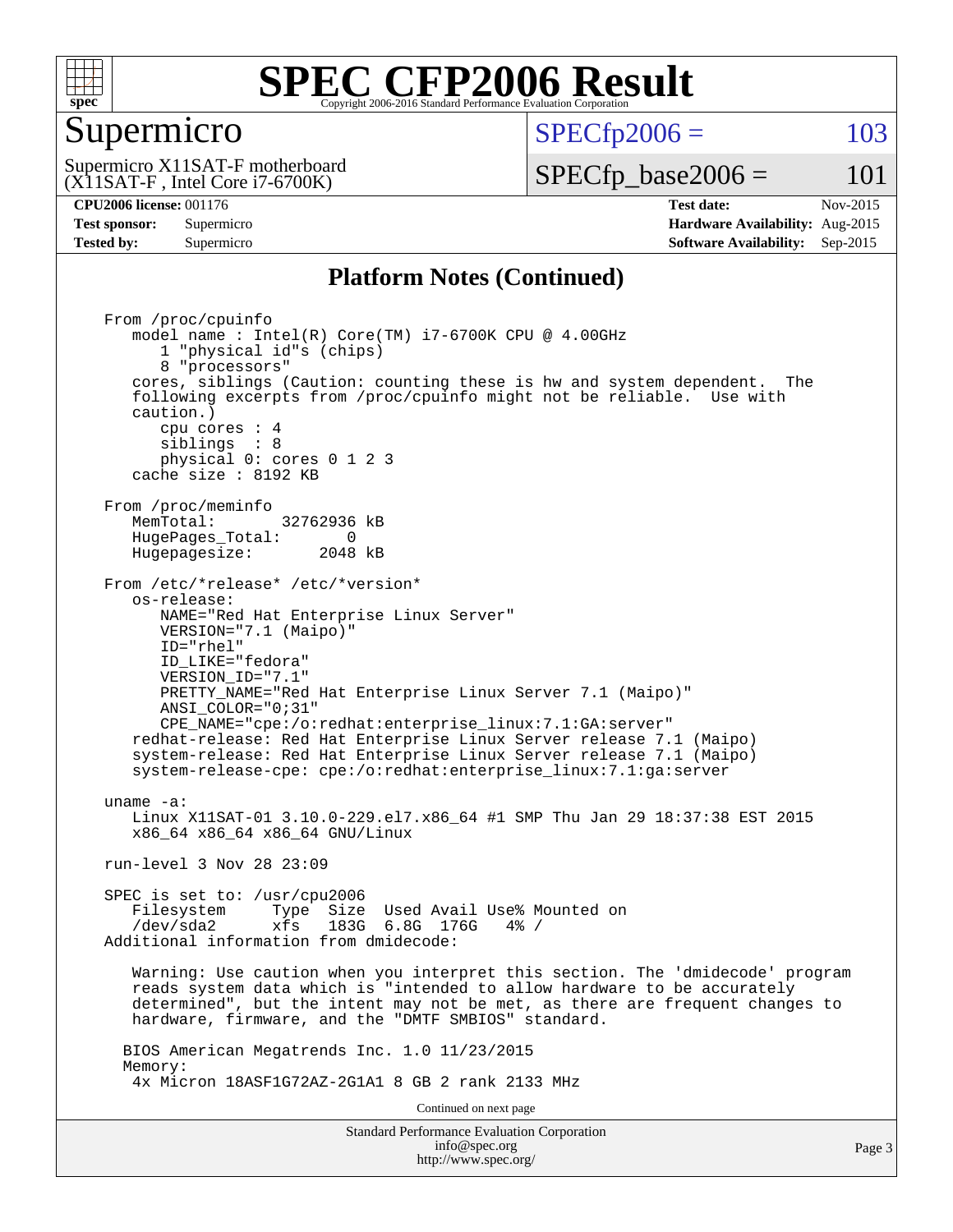

# Supermicro

 $SPECTp2006 = 103$ 

(X11SAT-F , Intel Core i7-6700K) Supermicro X11SAT-F motherboard

**[CPU2006 license:](http://www.spec.org/auto/cpu2006/Docs/result-fields.html#CPU2006license)** 001176 **[Test date:](http://www.spec.org/auto/cpu2006/Docs/result-fields.html#Testdate)** Nov-2015

 $SPECfp\_base2006 = 101$ 

**[Test sponsor:](http://www.spec.org/auto/cpu2006/Docs/result-fields.html#Testsponsor)** Supermicro **[Hardware Availability:](http://www.spec.org/auto/cpu2006/Docs/result-fields.html#HardwareAvailability)** Aug-2015 **[Tested by:](http://www.spec.org/auto/cpu2006/Docs/result-fields.html#Testedby)** Supermicro **[Software Availability:](http://www.spec.org/auto/cpu2006/Docs/result-fields.html#SoftwareAvailability)** Sep-2015

#### **[Platform Notes \(Continued\)](http://www.spec.org/auto/cpu2006/Docs/result-fields.html#PlatformNotes)**

(End of data from sysinfo program)

#### **[General Notes](http://www.spec.org/auto/cpu2006/Docs/result-fields.html#GeneralNotes)**

Environment variables set by runspec before the start of the run: KMP\_AFFINITY = "granularity=fine,compact,1,0"  $LD$ \_LIBRARY\_PATH = "/usr/cpu2006/libs/32:/usr/cpu2006/libs/64:/usr/cpu2006/sh"  $OMP_NUM_THREADS = "4"$ 

 Binaries compiled on a system with 1x Intel Core i5-4670K CPU + 32GB memory using RedHat EL 7.1 Transparent Huge Pages enabled with: echo always > /sys/kernel/mm/transparent\_hugepage/enabled

### **[Base Compiler Invocation](http://www.spec.org/auto/cpu2006/Docs/result-fields.html#BaseCompilerInvocation)**

[C benchmarks](http://www.spec.org/auto/cpu2006/Docs/result-fields.html#Cbenchmarks):  $\text{icc}$  -m64

 $C++$  benchmarks:<br>icpc  $-m$ -m64

[Fortran benchmarks](http://www.spec.org/auto/cpu2006/Docs/result-fields.html#Fortranbenchmarks): [ifort -m64](http://www.spec.org/cpu2006/results/res2016q1/cpu2006-20160107-38616.flags.html#user_FCbase_intel_ifort_64bit_ee9d0fb25645d0210d97eb0527dcc06e)

[Benchmarks using both Fortran and C](http://www.spec.org/auto/cpu2006/Docs/result-fields.html#BenchmarksusingbothFortranandC): [icc -m64](http://www.spec.org/cpu2006/results/res2016q1/cpu2006-20160107-38616.flags.html#user_CC_FCbase_intel_icc_64bit_0b7121f5ab7cfabee23d88897260401c) [ifort -m64](http://www.spec.org/cpu2006/results/res2016q1/cpu2006-20160107-38616.flags.html#user_CC_FCbase_intel_ifort_64bit_ee9d0fb25645d0210d97eb0527dcc06e)

### **[Base Portability Flags](http://www.spec.org/auto/cpu2006/Docs/result-fields.html#BasePortabilityFlags)**

| 410.bwaves: -DSPEC CPU LP64<br>416.gamess: -DSPEC_CPU_LP64<br>433.milc: -DSPEC CPU LP64<br>434.zeusmp: -DSPEC_CPU_LP64<br>435.gromacs: -DSPEC_CPU_LP64 -nofor_main<br>436.cactusADM: -DSPEC CPU LP64 -nofor main<br>437.leslie3d: -DSPEC CPU LP64<br>444.namd: -DSPEC CPU LP64<br>447.dealII: -DSPEC CPU LP64 |                                                                |
|---------------------------------------------------------------------------------------------------------------------------------------------------------------------------------------------------------------------------------------------------------------------------------------------------------------|----------------------------------------------------------------|
| 450.soplex: -DSPEC_CPU_LP64<br>453.povray: -DSPEC_CPU_LP64<br>454.calculix: -DSPEC CPU LP64 -nofor main<br>459. GemsFDTD: - DSPEC CPU LP64<br>465.tonto: - DSPEC CPU LP64<br>470.1bm: - DSPEC CPU LP64                                                                                                        | 481.wrf: -DSPEC CPU_LP64 -DSPEC_CPU_CASE_FLAG -DSPEC_CPU_LINUX |

Continued on next page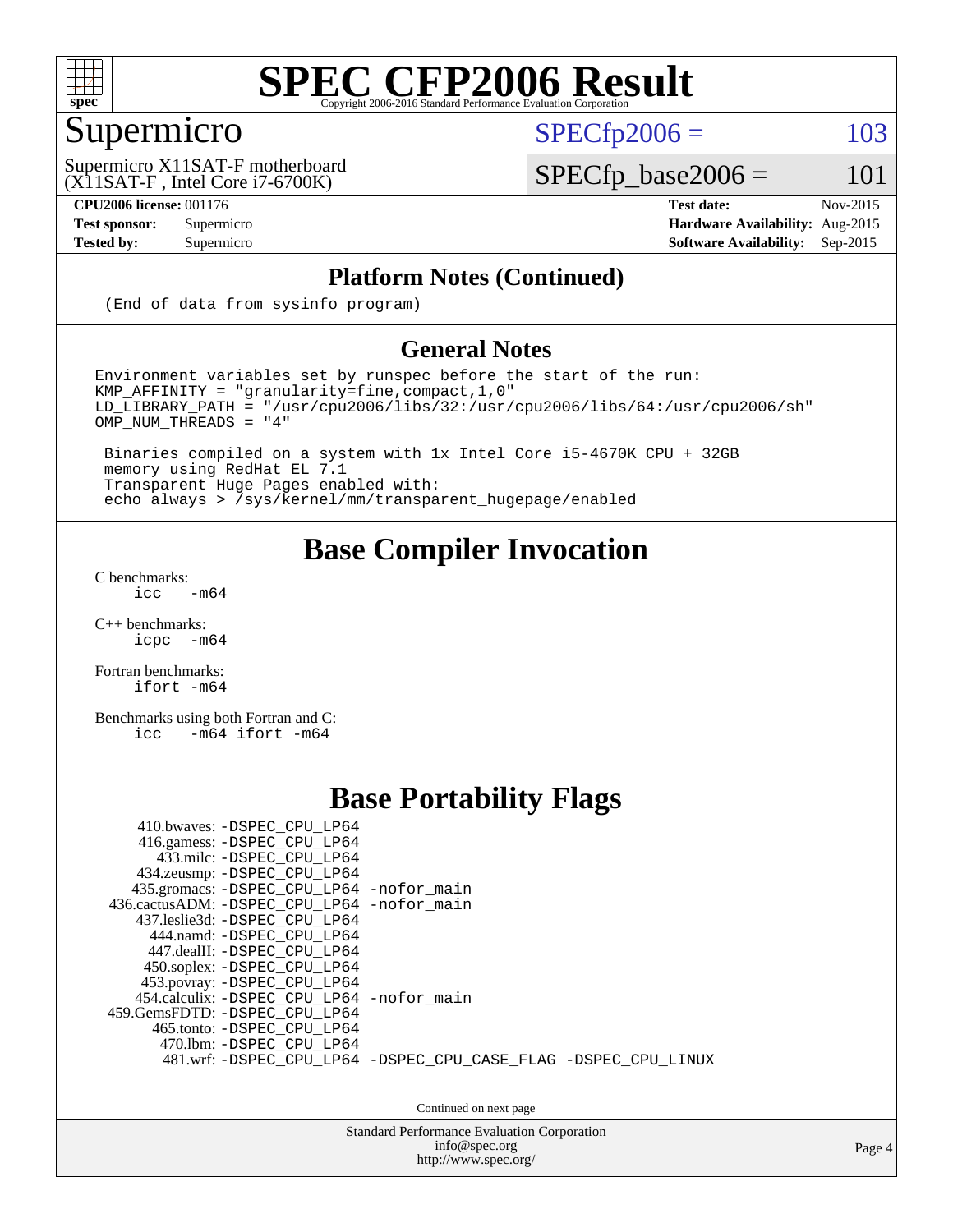

## Supermicro

 $SPECTp2006 = 103$ 

(X11SAT-F , Intel Core i7-6700K) Supermicro X11SAT-F motherboard  $SPECTp\_base2006 = 101$ 

**[CPU2006 license:](http://www.spec.org/auto/cpu2006/Docs/result-fields.html#CPU2006license)** 001176 **[Test date:](http://www.spec.org/auto/cpu2006/Docs/result-fields.html#Testdate)** Nov-2015 **[Test sponsor:](http://www.spec.org/auto/cpu2006/Docs/result-fields.html#Testsponsor)** Supermicro **[Hardware Availability:](http://www.spec.org/auto/cpu2006/Docs/result-fields.html#HardwareAvailability)** Aug-2015 **[Tested by:](http://www.spec.org/auto/cpu2006/Docs/result-fields.html#Testedby)** Supermicro **Supermicro [Software Availability:](http://www.spec.org/auto/cpu2006/Docs/result-fields.html#SoftwareAvailability)** Sep-2015

# **[Base Portability Flags \(Continued\)](http://www.spec.org/auto/cpu2006/Docs/result-fields.html#BasePortabilityFlags)**

482.sphinx3: [-DSPEC\\_CPU\\_LP64](http://www.spec.org/cpu2006/results/res2016q1/cpu2006-20160107-38616.flags.html#suite_basePORTABILITY482_sphinx3_DSPEC_CPU_LP64)

# **[Base Optimization Flags](http://www.spec.org/auto/cpu2006/Docs/result-fields.html#BaseOptimizationFlags)**

[C benchmarks](http://www.spec.org/auto/cpu2006/Docs/result-fields.html#Cbenchmarks): [-xCORE-AVX2](http://www.spec.org/cpu2006/results/res2016q1/cpu2006-20160107-38616.flags.html#user_CCbase_f-xAVX2_5f5fc0cbe2c9f62c816d3e45806c70d7) [-ipo](http://www.spec.org/cpu2006/results/res2016q1/cpu2006-20160107-38616.flags.html#user_CCbase_f-ipo) [-O3](http://www.spec.org/cpu2006/results/res2016q1/cpu2006-20160107-38616.flags.html#user_CCbase_f-O3) [-no-prec-div](http://www.spec.org/cpu2006/results/res2016q1/cpu2006-20160107-38616.flags.html#user_CCbase_f-no-prec-div) [-parallel](http://www.spec.org/cpu2006/results/res2016q1/cpu2006-20160107-38616.flags.html#user_CCbase_f-parallel) [-opt-prefetch](http://www.spec.org/cpu2006/results/res2016q1/cpu2006-20160107-38616.flags.html#user_CCbase_f-opt-prefetch) [-ansi-alias](http://www.spec.org/cpu2006/results/res2016q1/cpu2006-20160107-38616.flags.html#user_CCbase_f-ansi-alias)

[C++ benchmarks:](http://www.spec.org/auto/cpu2006/Docs/result-fields.html#CXXbenchmarks)

[-xCORE-AVX2](http://www.spec.org/cpu2006/results/res2016q1/cpu2006-20160107-38616.flags.html#user_CXXbase_f-xAVX2_5f5fc0cbe2c9f62c816d3e45806c70d7) [-ipo](http://www.spec.org/cpu2006/results/res2016q1/cpu2006-20160107-38616.flags.html#user_CXXbase_f-ipo) [-O3](http://www.spec.org/cpu2006/results/res2016q1/cpu2006-20160107-38616.flags.html#user_CXXbase_f-O3) [-no-prec-div](http://www.spec.org/cpu2006/results/res2016q1/cpu2006-20160107-38616.flags.html#user_CXXbase_f-no-prec-div) [-opt-prefetch](http://www.spec.org/cpu2006/results/res2016q1/cpu2006-20160107-38616.flags.html#user_CXXbase_f-opt-prefetch) [-ansi-alias](http://www.spec.org/cpu2006/results/res2016q1/cpu2006-20160107-38616.flags.html#user_CXXbase_f-ansi-alias)

[Fortran benchmarks](http://www.spec.org/auto/cpu2006/Docs/result-fields.html#Fortranbenchmarks): [-xCORE-AVX2](http://www.spec.org/cpu2006/results/res2016q1/cpu2006-20160107-38616.flags.html#user_FCbase_f-xAVX2_5f5fc0cbe2c9f62c816d3e45806c70d7) [-ipo](http://www.spec.org/cpu2006/results/res2016q1/cpu2006-20160107-38616.flags.html#user_FCbase_f-ipo) [-O3](http://www.spec.org/cpu2006/results/res2016q1/cpu2006-20160107-38616.flags.html#user_FCbase_f-O3) [-no-prec-div](http://www.spec.org/cpu2006/results/res2016q1/cpu2006-20160107-38616.flags.html#user_FCbase_f-no-prec-div) [-parallel](http://www.spec.org/cpu2006/results/res2016q1/cpu2006-20160107-38616.flags.html#user_FCbase_f-parallel) [-opt-prefetch](http://www.spec.org/cpu2006/results/res2016q1/cpu2006-20160107-38616.flags.html#user_FCbase_f-opt-prefetch)

[Benchmarks using both Fortran and C](http://www.spec.org/auto/cpu2006/Docs/result-fields.html#BenchmarksusingbothFortranandC): [-xCORE-AVX2](http://www.spec.org/cpu2006/results/res2016q1/cpu2006-20160107-38616.flags.html#user_CC_FCbase_f-xAVX2_5f5fc0cbe2c9f62c816d3e45806c70d7) [-ipo](http://www.spec.org/cpu2006/results/res2016q1/cpu2006-20160107-38616.flags.html#user_CC_FCbase_f-ipo) [-O3](http://www.spec.org/cpu2006/results/res2016q1/cpu2006-20160107-38616.flags.html#user_CC_FCbase_f-O3) [-no-prec-div](http://www.spec.org/cpu2006/results/res2016q1/cpu2006-20160107-38616.flags.html#user_CC_FCbase_f-no-prec-div) [-parallel](http://www.spec.org/cpu2006/results/res2016q1/cpu2006-20160107-38616.flags.html#user_CC_FCbase_f-parallel) [-opt-prefetch](http://www.spec.org/cpu2006/results/res2016q1/cpu2006-20160107-38616.flags.html#user_CC_FCbase_f-opt-prefetch) [-ansi-alias](http://www.spec.org/cpu2006/results/res2016q1/cpu2006-20160107-38616.flags.html#user_CC_FCbase_f-ansi-alias)

# **[Peak Compiler Invocation](http://www.spec.org/auto/cpu2006/Docs/result-fields.html#PeakCompilerInvocation)**

[C benchmarks](http://www.spec.org/auto/cpu2006/Docs/result-fields.html#Cbenchmarks):  $-m64$ 

[C++ benchmarks:](http://www.spec.org/auto/cpu2006/Docs/result-fields.html#CXXbenchmarks) [icpc -m64](http://www.spec.org/cpu2006/results/res2016q1/cpu2006-20160107-38616.flags.html#user_CXXpeak_intel_icpc_64bit_bedb90c1146cab66620883ef4f41a67e)

[Fortran benchmarks](http://www.spec.org/auto/cpu2006/Docs/result-fields.html#Fortranbenchmarks): [ifort -m64](http://www.spec.org/cpu2006/results/res2016q1/cpu2006-20160107-38616.flags.html#user_FCpeak_intel_ifort_64bit_ee9d0fb25645d0210d97eb0527dcc06e)

# **[Peak Portability Flags](http://www.spec.org/auto/cpu2006/Docs/result-fields.html#PeakPortabilityFlags)**

Same as Base Portability Flags

# **[Peak Optimization Flags](http://www.spec.org/auto/cpu2006/Docs/result-fields.html#PeakOptimizationFlags)**

[C benchmarks](http://www.spec.org/auto/cpu2006/Docs/result-fields.html#Cbenchmarks):

433.milc: basepeak = yes

Continued on next page

[Benchmarks using both Fortran and C](http://www.spec.org/auto/cpu2006/Docs/result-fields.html#BenchmarksusingbothFortranandC): [icc -m64](http://www.spec.org/cpu2006/results/res2016q1/cpu2006-20160107-38616.flags.html#user_CC_FCpeak_intel_icc_64bit_0b7121f5ab7cfabee23d88897260401c) [ifort -m64](http://www.spec.org/cpu2006/results/res2016q1/cpu2006-20160107-38616.flags.html#user_CC_FCpeak_intel_ifort_64bit_ee9d0fb25645d0210d97eb0527dcc06e)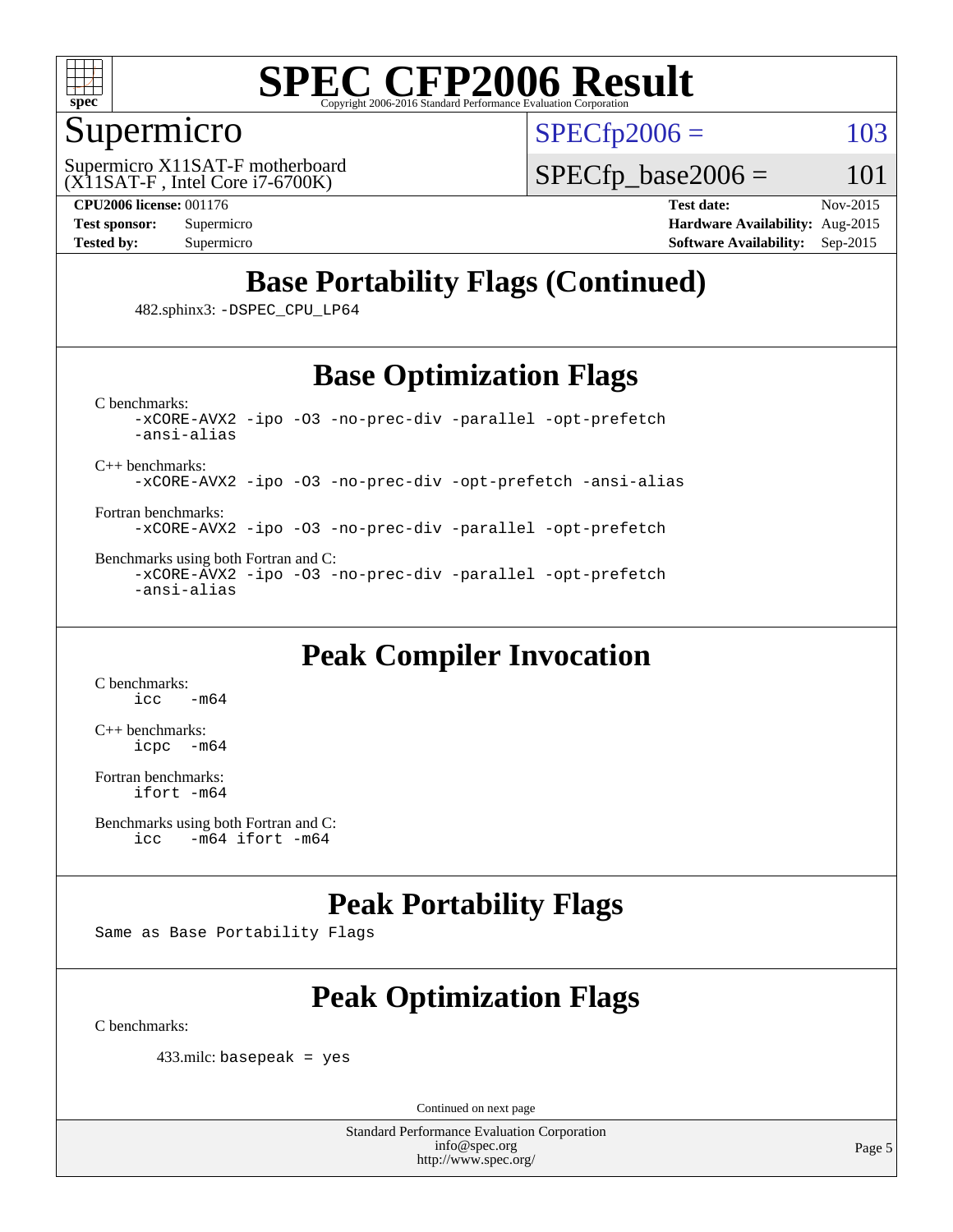

### Supermicro

 $SPECTp2006 = 103$ 

(X11SAT-F , Intel Core i7-6700K) Supermicro X11SAT-F motherboard  $SPECTp\_base2006 = 101$ 

**[CPU2006 license:](http://www.spec.org/auto/cpu2006/Docs/result-fields.html#CPU2006license)** 001176 **[Test date:](http://www.spec.org/auto/cpu2006/Docs/result-fields.html#Testdate)** Nov-2015 **[Test sponsor:](http://www.spec.org/auto/cpu2006/Docs/result-fields.html#Testsponsor)** Supermicro **[Hardware Availability:](http://www.spec.org/auto/cpu2006/Docs/result-fields.html#HardwareAvailability)** Aug-2015 **[Tested by:](http://www.spec.org/auto/cpu2006/Docs/result-fields.html#Testedby)** Supermicro **[Software Availability:](http://www.spec.org/auto/cpu2006/Docs/result-fields.html#SoftwareAvailability)** Sep-2015

# **[Peak Optimization Flags \(Continued\)](http://www.spec.org/auto/cpu2006/Docs/result-fields.html#PeakOptimizationFlags)**

 $470$ .lbm: basepeak = yes 482.sphinx3: basepeak = yes [C++ benchmarks:](http://www.spec.org/auto/cpu2006/Docs/result-fields.html#CXXbenchmarks) 444.namd: [-xCORE-AVX2](http://www.spec.org/cpu2006/results/res2016q1/cpu2006-20160107-38616.flags.html#user_peakPASS2_CXXFLAGSPASS2_LDFLAGS444_namd_f-xAVX2_5f5fc0cbe2c9f62c816d3e45806c70d7)(pass 2) [-prof-gen:threadsafe](http://www.spec.org/cpu2006/results/res2016q1/cpu2006-20160107-38616.flags.html#user_peakPASS1_CXXFLAGSPASS1_LDFLAGS444_namd_prof_gen_21a26eb79f378b550acd7bec9fe4467a)(pass 1)  $-i\text{po}(pass 2) -\overline{0}3(pass 2) -no-prec-div(pass 2)$  $-i\text{po}(pass 2) -\overline{0}3(pass 2) -no-prec-div(pass 2)$  $-i\text{po}(pass 2) -\overline{0}3(pass 2) -no-prec-div(pass 2)$ [-par-num-threads=1](http://www.spec.org/cpu2006/results/res2016q1/cpu2006-20160107-38616.flags.html#user_peakPASS1_CXXFLAGSPASS1_LDFLAGS444_namd_par_num_threads_786a6ff141b4e9e90432e998842df6c2)(pass 1) [-prof-use](http://www.spec.org/cpu2006/results/res2016q1/cpu2006-20160107-38616.flags.html#user_peakPASS2_CXXFLAGSPASS2_LDFLAGS444_namd_prof_use_bccf7792157ff70d64e32fe3e1250b55)(pass 2) [-fno-alias](http://www.spec.org/cpu2006/results/res2016q1/cpu2006-20160107-38616.flags.html#user_peakCXXOPTIMIZEOPTIMIZE444_namd_f-no-alias_694e77f6c5a51e658e82ccff53a9e63a) [-auto-ilp32](http://www.spec.org/cpu2006/results/res2016q1/cpu2006-20160107-38616.flags.html#user_peakCXXOPTIMIZE444_namd_f-auto-ilp32)  $447$ .dealII: basepeak = yes 450.soplex: basepeak = yes 453.povray: [-xCORE-AVX2](http://www.spec.org/cpu2006/results/res2016q1/cpu2006-20160107-38616.flags.html#user_peakPASS2_CXXFLAGSPASS2_LDFLAGS453_povray_f-xAVX2_5f5fc0cbe2c9f62c816d3e45806c70d7)(pass 2) [-prof-gen:threadsafe](http://www.spec.org/cpu2006/results/res2016q1/cpu2006-20160107-38616.flags.html#user_peakPASS1_CXXFLAGSPASS1_LDFLAGS453_povray_prof_gen_21a26eb79f378b550acd7bec9fe4467a)(pass 1)  $-ipo(pass 2)$  $-ipo(pass 2)$   $-03(pass 2)$   $-no-prec-div(pass 2)$  $-no-prec-div(pass 2)$ [-par-num-threads=1](http://www.spec.org/cpu2006/results/res2016q1/cpu2006-20160107-38616.flags.html#user_peakPASS1_CXXFLAGSPASS1_LDFLAGS453_povray_par_num_threads_786a6ff141b4e9e90432e998842df6c2)(pass 1) [-prof-use](http://www.spec.org/cpu2006/results/res2016q1/cpu2006-20160107-38616.flags.html#user_peakPASS2_CXXFLAGSPASS2_LDFLAGS453_povray_prof_use_bccf7792157ff70d64e32fe3e1250b55)(pass 2) [-unroll4](http://www.spec.org/cpu2006/results/res2016q1/cpu2006-20160107-38616.flags.html#user_peakCXXOPTIMIZE453_povray_f-unroll_4e5e4ed65b7fd20bdcd365bec371b81f) [-ansi-alias](http://www.spec.org/cpu2006/results/res2016q1/cpu2006-20160107-38616.flags.html#user_peakCXXOPTIMIZE453_povray_f-ansi-alias) [Fortran benchmarks](http://www.spec.org/auto/cpu2006/Docs/result-fields.html#Fortranbenchmarks):  $410.bwaves: basepeak = yes$  416.gamess: [-xCORE-AVX2](http://www.spec.org/cpu2006/results/res2016q1/cpu2006-20160107-38616.flags.html#user_peakPASS2_FFLAGSPASS2_LDFLAGS416_gamess_f-xAVX2_5f5fc0cbe2c9f62c816d3e45806c70d7)(pass 2) [-prof-gen:threadsafe](http://www.spec.org/cpu2006/results/res2016q1/cpu2006-20160107-38616.flags.html#user_peakPASS1_FFLAGSPASS1_LDFLAGS416_gamess_prof_gen_21a26eb79f378b550acd7bec9fe4467a)(pass 1)  $-i\text{po}(pass 2)$   $-\tilde{O}3(pass 2)$   $-no-prec-div(pass 2)$  $-no-prec-div(pass 2)$ [-par-num-threads=1](http://www.spec.org/cpu2006/results/res2016q1/cpu2006-20160107-38616.flags.html#user_peakPASS1_FFLAGSPASS1_LDFLAGS416_gamess_par_num_threads_786a6ff141b4e9e90432e998842df6c2)(pass 1) [-prof-use](http://www.spec.org/cpu2006/results/res2016q1/cpu2006-20160107-38616.flags.html#user_peakPASS2_FFLAGSPASS2_LDFLAGS416_gamess_prof_use_bccf7792157ff70d64e32fe3e1250b55)(pass 2) [-unroll2](http://www.spec.org/cpu2006/results/res2016q1/cpu2006-20160107-38616.flags.html#user_peakOPTIMIZE416_gamess_f-unroll_784dae83bebfb236979b41d2422d7ec2) [-inline-level=0](http://www.spec.org/cpu2006/results/res2016q1/cpu2006-20160107-38616.flags.html#user_peakOPTIMIZE416_gamess_f-inline-level_318d07a09274ad25e8d15dbfaa68ba50) [-scalar-rep-](http://www.spec.org/cpu2006/results/res2016q1/cpu2006-20160107-38616.flags.html#user_peakOPTIMIZE416_gamess_f-disablescalarrep_abbcad04450fb118e4809c81d83c8a1d) 434.zeusmp: basepeak = yes 437.leslie3d: basepeak = yes 459.GemsFDTD: [-xCORE-AVX2](http://www.spec.org/cpu2006/results/res2016q1/cpu2006-20160107-38616.flags.html#user_peakPASS2_FFLAGSPASS2_LDFLAGS459_GemsFDTD_f-xAVX2_5f5fc0cbe2c9f62c816d3e45806c70d7)(pass 2) [-prof-gen:threadsafe](http://www.spec.org/cpu2006/results/res2016q1/cpu2006-20160107-38616.flags.html#user_peakPASS1_FFLAGSPASS1_LDFLAGS459_GemsFDTD_prof_gen_21a26eb79f378b550acd7bec9fe4467a)(pass 1)  $-i\text{po}(pass 2) -\overline{0}3(pass 2) -no-prec-div(pass 2)$  $-i\text{po}(pass 2) -\overline{0}3(pass 2) -no-prec-div(pass 2)$  $-i\text{po}(pass 2) -\overline{0}3(pass 2) -no-prec-div(pass 2)$ [-par-num-threads=1](http://www.spec.org/cpu2006/results/res2016q1/cpu2006-20160107-38616.flags.html#user_peakPASS1_FFLAGSPASS1_LDFLAGS459_GemsFDTD_par_num_threads_786a6ff141b4e9e90432e998842df6c2)(pass 1) [-prof-use](http://www.spec.org/cpu2006/results/res2016q1/cpu2006-20160107-38616.flags.html#user_peakPASS2_FFLAGSPASS2_LDFLAGS459_GemsFDTD_prof_use_bccf7792157ff70d64e32fe3e1250b55)(pass 2) [-unroll2](http://www.spec.org/cpu2006/results/res2016q1/cpu2006-20160107-38616.flags.html#user_peakOPTIMIZE459_GemsFDTD_f-unroll_784dae83bebfb236979b41d2422d7ec2) [-inline-level=0](http://www.spec.org/cpu2006/results/res2016q1/cpu2006-20160107-38616.flags.html#user_peakOPTIMIZE459_GemsFDTD_f-inline-level_318d07a09274ad25e8d15dbfaa68ba50) [-opt-prefetch](http://www.spec.org/cpu2006/results/res2016q1/cpu2006-20160107-38616.flags.html#user_peakOPTIMIZE459_GemsFDTD_f-opt-prefetch) [-parallel](http://www.spec.org/cpu2006/results/res2016q1/cpu2006-20160107-38616.flags.html#user_peakOPTIMIZE459_GemsFDTD_f-parallel) 465.tonto: [-xCORE-AVX2](http://www.spec.org/cpu2006/results/res2016q1/cpu2006-20160107-38616.flags.html#user_peakPASS2_FFLAGSPASS2_LDFLAGS465_tonto_f-xAVX2_5f5fc0cbe2c9f62c816d3e45806c70d7)(pass 2) [-prof-gen:threadsafe](http://www.spec.org/cpu2006/results/res2016q1/cpu2006-20160107-38616.flags.html#user_peakPASS1_FFLAGSPASS1_LDFLAGS465_tonto_prof_gen_21a26eb79f378b550acd7bec9fe4467a)(pass 1)  $-i\text{po}(pass 2) -\overline{O}3(pass 2)$  [-no-prec-div](http://www.spec.org/cpu2006/results/res2016q1/cpu2006-20160107-38616.flags.html#user_peakPASS2_FFLAGSPASS2_LDFLAGS465_tonto_f-no-prec-div)(pass 2) [-par-num-threads=1](http://www.spec.org/cpu2006/results/res2016q1/cpu2006-20160107-38616.flags.html#user_peakPASS1_FFLAGSPASS1_LDFLAGS465_tonto_par_num_threads_786a6ff141b4e9e90432e998842df6c2)(pass 1) [-prof-use](http://www.spec.org/cpu2006/results/res2016q1/cpu2006-20160107-38616.flags.html#user_peakPASS2_FFLAGSPASS2_LDFLAGS465_tonto_prof_use_bccf7792157ff70d64e32fe3e1250b55)(pass 2) [-inline-calloc](http://www.spec.org/cpu2006/results/res2016q1/cpu2006-20160107-38616.flags.html#user_peakOPTIMIZE465_tonto_f-inline-calloc) [-opt-malloc-options=3](http://www.spec.org/cpu2006/results/res2016q1/cpu2006-20160107-38616.flags.html#user_peakOPTIMIZE465_tonto_f-opt-malloc-options_13ab9b803cf986b4ee62f0a5998c2238) [-auto](http://www.spec.org/cpu2006/results/res2016q1/cpu2006-20160107-38616.flags.html#user_peakOPTIMIZE465_tonto_f-auto) [-unroll4](http://www.spec.org/cpu2006/results/res2016q1/cpu2006-20160107-38616.flags.html#user_peakOPTIMIZE465_tonto_f-unroll_4e5e4ed65b7fd20bdcd365bec371b81f) [Benchmarks using both Fortran and C](http://www.spec.org/auto/cpu2006/Docs/result-fields.html#BenchmarksusingbothFortranandC): 435.gromacs: basepeak = yes 436.cactusADM: basepeak = yes Continued on next page